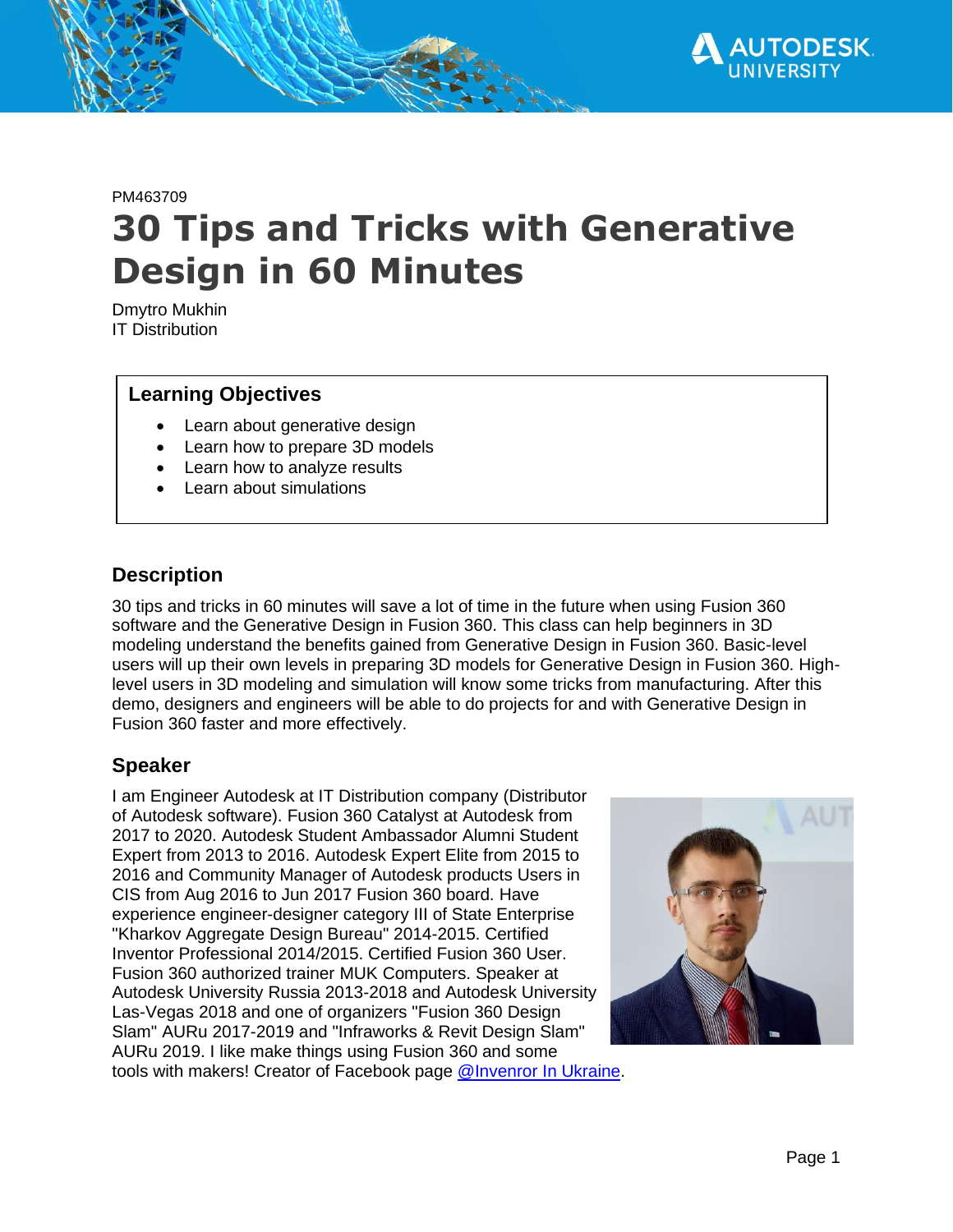

## **Autodesk Generative Design**

Generative Design is in Fusion 360. And Fusion 360 is integrated CAD, PCB, CAE and CAM on a single development platform. Also includes EAGLE Premium, HSMWorks, Team Participant, and access to consumptive services, such as cloud simulation, cloud rendering and generative design.

#### **Learn about Generative Design**

Someone think that GD is Shape Optimization, but it is not the same. Generative Design is not Shape Optimization.

|                       | Simplify geometry for use in Simulation |                                  |                         |               |                                                                                                                                                   |  |
|-----------------------|-----------------------------------------|----------------------------------|-------------------------|---------------|---------------------------------------------------------------------------------------------------------------------------------------------------|--|
|                       |                                         |                                  |                         |               |                                                                                                                                                   |  |
|                       |                                         |                                  |                         |               |                                                                                                                                                   |  |
| Static Stress         | Modal Frequencies                       | Electronics Cooling<br>(Preview) | Thermal                 |               |                                                                                                                                                   |  |
|                       |                                         |                                  |                         |               |                                                                                                                                                   |  |
|                       |                                         |                                  |                         |               | Shape Optimization<br>Optimize parts to make them lightweight and structurally<br>efficient based on the loads and boundary conditions applied to |  |
| <b>Thermal Stress</b> | Structural Buckling                     | Nonlinear Static<br>Stress       | <b>Event Simulation</b> | the geometry. |                                                                                                                                                   |  |
|                       |                                         |                                  |                         |               |                                                                                                                                                   |  |
|                       |                                         |                                  |                         |               |                                                                                                                                                   |  |

Shape Optimization is NOT Generative Design

Generative Design enables you to define a design problem through goals and constraints and generate a set of designs that meet the requirements. Then you can explore the designs to select the optimal one for manufacture.



Generative Design is one of the best time saver for Enineers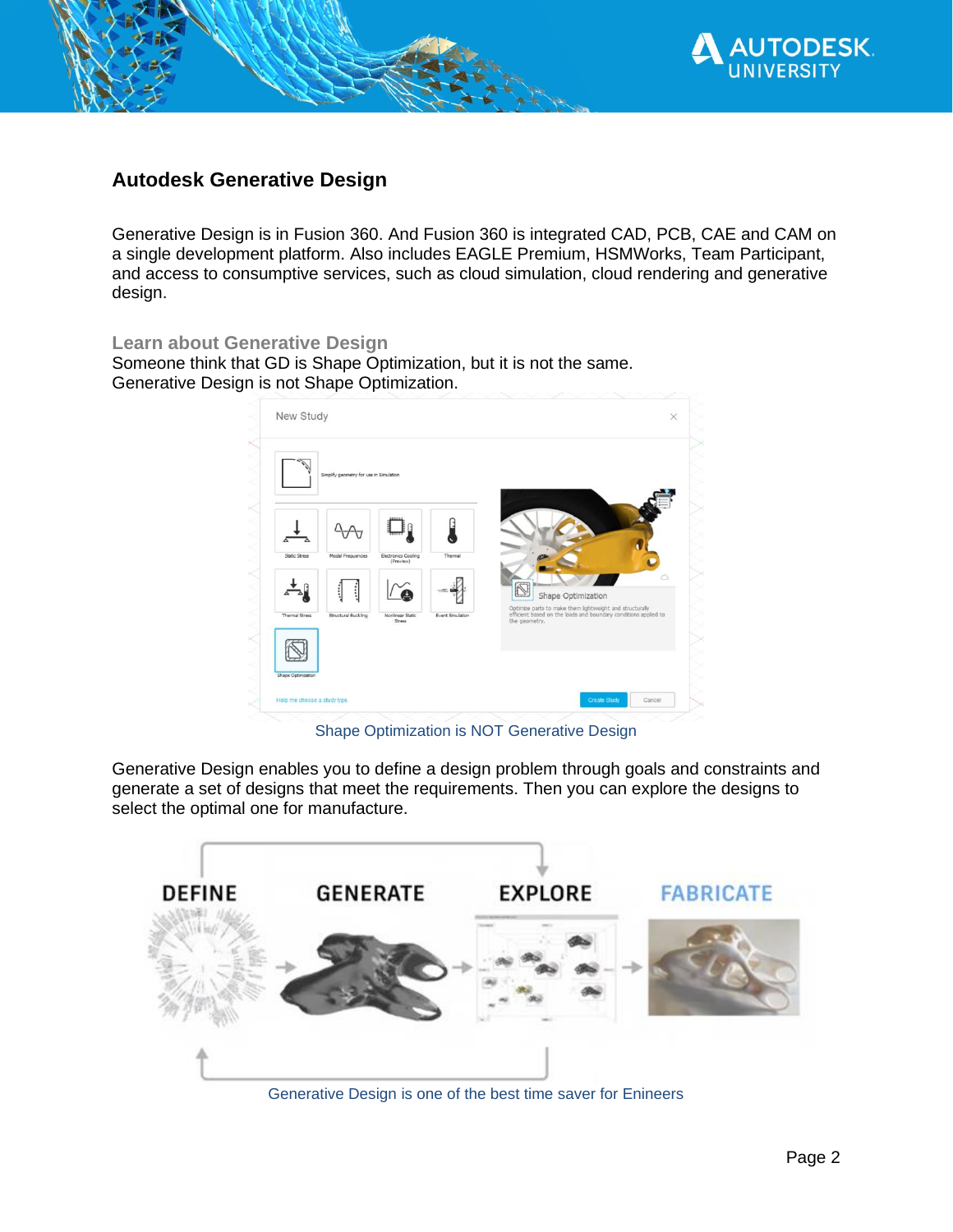

## **Learn how to prepare 3D models**



Use right tools for preparing 3D-model for Generative Design

Interference between Starting Shape and Preserve Geometry is OK.



Generative Design is not the same with traditional Design